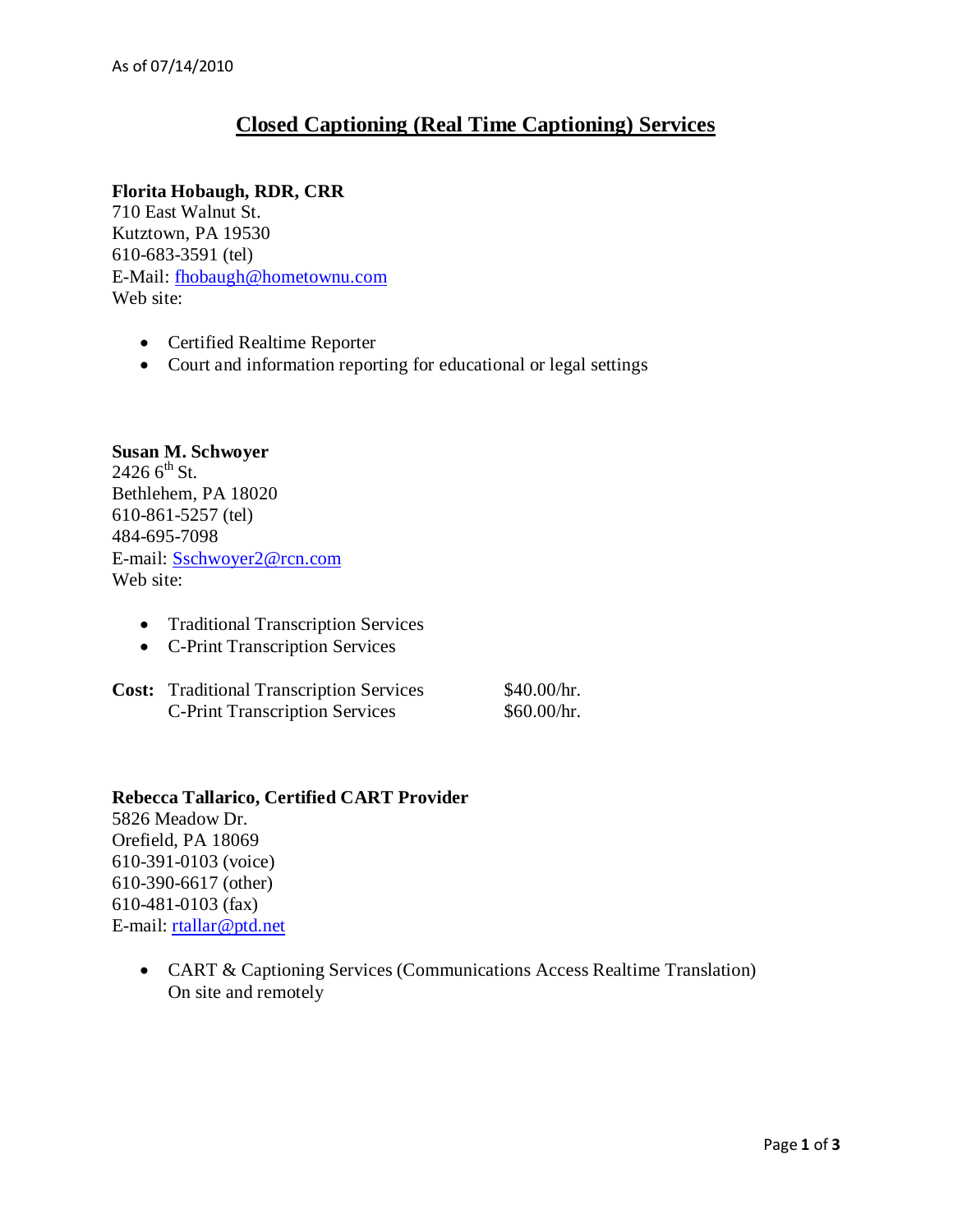# **National Captioning Institute**

3725 Concorde Parkway, Suite 100 Chantilly, VA 20151 703-917-7600 (v/TTY) 703-917-9853 (fax) E-mail: [mail@ncicap.org](mailto:mail@ncicap.org) Web site: [www.ncicap.org](http://www.ncicap.org/)

- Prerecorded captioning: pop-on and roll-up styles
- Real-time captioning (English and Spanish)
- Videoconference captioning
- Closed captioning
- Subtitling and translation
- Described video
- Internet captioning

#### **CaptionMax**

159 West  $25^{\text{th}}$  St. New York, NY 10001 212-462-0060 (tel) 212-462-0061 (fax) Web site:<http://captionmax.com/>

- Captioning (tape and digital formats)
- Subtitling (tape and digital formats)
- Audio description
- Encoding services